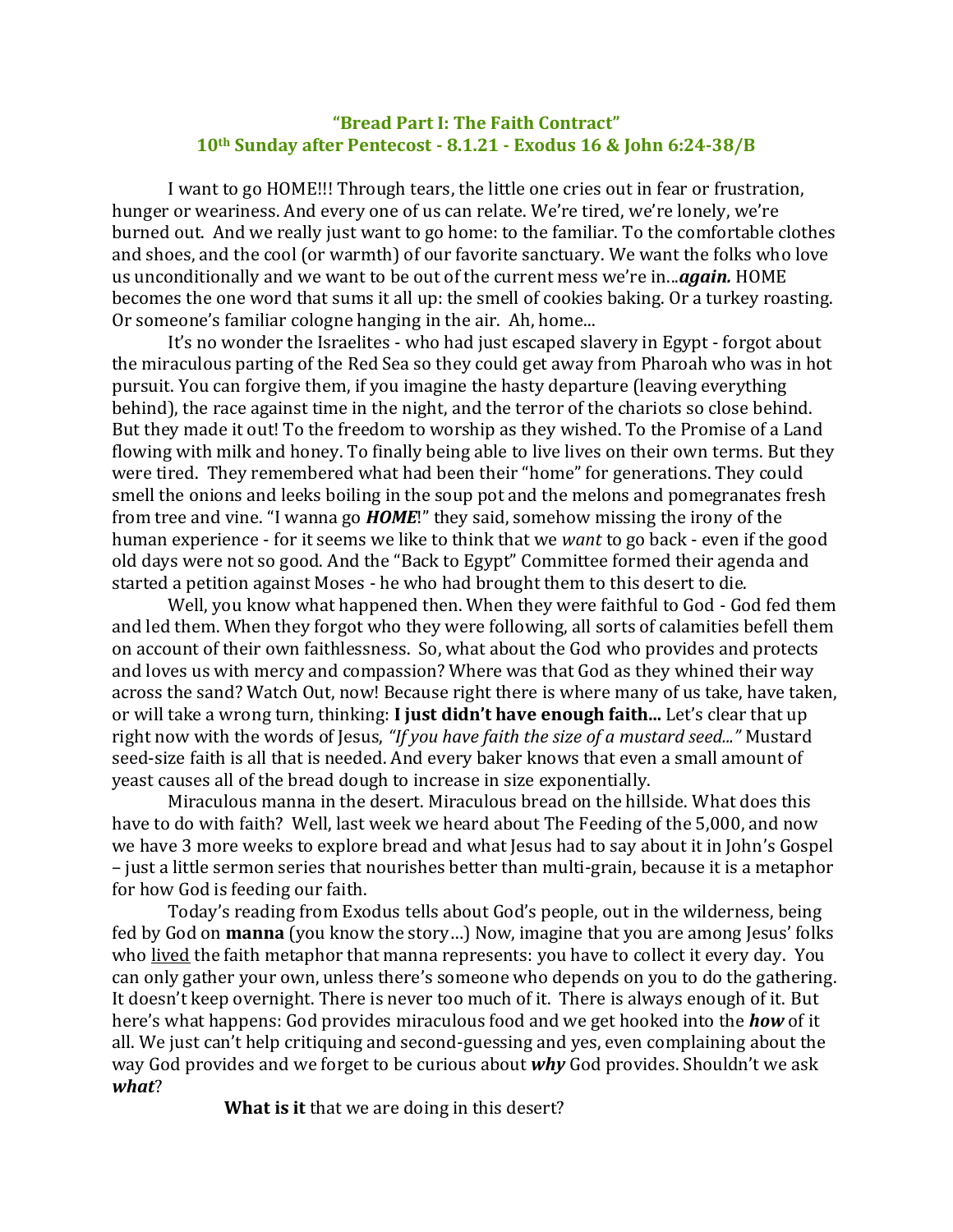**What is it** that you are saying to me today, God? **What is it** that you want from me and my life?

Today, Jesus is just helping us understand that it's not about baked dough at all. He was introducing us all to a whole new thing - something that was not just about hunger, but much more about life. Jesus is pretty clear what he wants from us when he says in verse 29, "The work of God is this: to believe in the one he has sent."

Last Sunday, I told you what was coming for the next three weeks of BREAD - or, in metaphor - FAITH. I said, "I'm going to stop talking in shorthand. I'm going to be as deeply truthful as I can be as I share with you how God has changed my life and can change yours. I'm going to talk about faith: which is not just believing that there IS a God, but believing that Jesus IS who he says he IS; and that the words he spoke and the way he lived among us was God's way of *showing us* a different way to be. Faith is saying YES to all of that, and following." So, as Pastor Anteneh says, *"here it comes."*

When you open yourself to Jesus, who he was, what he taught, and what he did, you cannot avoid The Contract - his invitation to "Follow Me" in a profound and life-altering way. So, let me ask you to reflect on this question, "When did *you* decide that Jesus was *your* Savior?" Some of us would say we never remember NOT believing (having faith.) But I hear your stories and I would say that somewhere along the line each and every one of us has - as our evangelical friends put it - *"made a decision for Christ."* Yep, somewhere in your life you realized that you *actually believed* what you had been told by the people who cared about you the most: your parents and grandparents; your elders, teachers; your role models.

You said to yourself, *I actually believe in God*. And Jesus. And that amazing Holy Spirit. I believe - not just because they told me to - but because I can *feel* that it is right. I have seen it and experienced it in my life. I've watched faith in action and know in my heart what is truth. And in that moment, you signed *The Contract*. In that moment, you sealed the covenant that God made with you in Baptism. In that moment, you accepted Jesus as your Savior, your friend, your Rabbi. In that moment, you might even have felt the overwhelming *presence* of God's Holy Spirit. Can you recall it? Or are you still seeking that kind of clarity?

\*\*I want to help you find that place where you KNOW that the home that you are yearning for is the place where God abides forever and for always. I want you to feel God's presence, and surrender your burdens and stand before him as if you just received the greatest gift of freedom you can imagine: I want you to get grace, another chance, a new beginning. I want you to receive *new life*.

Then - and only then - can you stop feeling guilty about not having enough faith, or not praying enough. You can put away any negative feelings when I talk about the needs of the world God loves, because you will be touched by that love in your heart - you won't have to make it up or take responsibility because it is your "Christian duty" - you will simply follow Jesus into places you've feared to go before (because you were considering that journey alone) and now you are traveling in tandem.

The ancient Christian mystic, St. Augustine, wrote *"Our hearts are restless until we find our rest in Thee."* Folks, we are born hungry and thirsty. We will always want more, and complain about what we do not have. We want to be in control of life and have power over others. We simply cannot surrender any part of what we are, and have, not even to the grace-filled and loving God who created us at first. I understand. It's hard not to have our own way. But I tell you, we will sell out when we are tempted as Jesus was. We will still